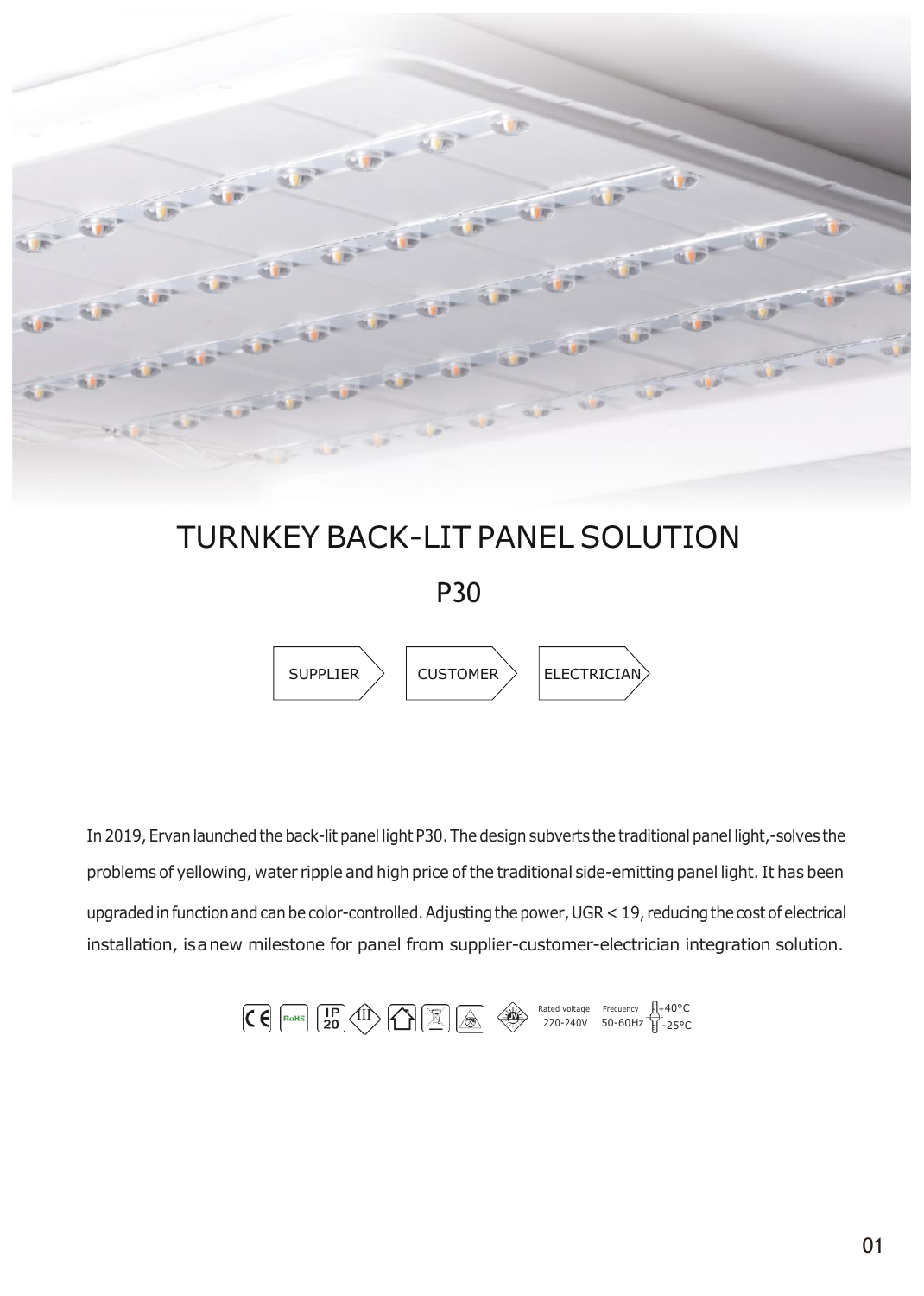

### Parameter



| Model NO.   | Power | Im/w | A    | в   | C  | <b>UGR</b> |
|-------------|-------|------|------|-----|----|------------|
| P30-36-0606 | 36W   | 130  | 595  | 595 | 35 | 22         |
| P30-36-1203 | 36W   | 130  | 1195 | 295 | 35 | 22         |
| P30-72-1206 | 72W   | 130  | 1195 | 595 | 35 | 22         |
| P30-36-6262 | 36W   | 130  | 620  | 620 | 35 | 22         |
|             |       |      |      |     |    |            |
| P30-36-0606 | 36W   | 125  | 595  | 595 | 35 | 19         |
| P30-36-1203 | 36W   | 125  | 1195 | 295 | 35 | 19         |
| P30-72-1206 | 72W   | 125  | 1195 | 595 | 35 | 19         |
| P30-36-6262 | 36W   | 125  | 620  | 620 | 35 | 19         |

#### Standard Size and Customized size

| 600x600mm<br>620x620mm<br>603x603mm |
|-------------------------------------|
| 1200x300mm                          |
| 1200x600mm                          |

Light Source : 2835 SDCM< 5 & SDCM< 3 CRI Range : 80 AC Input : 220-240V 50/60Hz L90B50 @Ta 25°C : 50000h Recommended Installation Height : 2-6M PF:≥0.95 THD<20% Power Efficiency:≥0.90 Temperature : (Storage : -40~+85°C) (Operating : -25~+40°C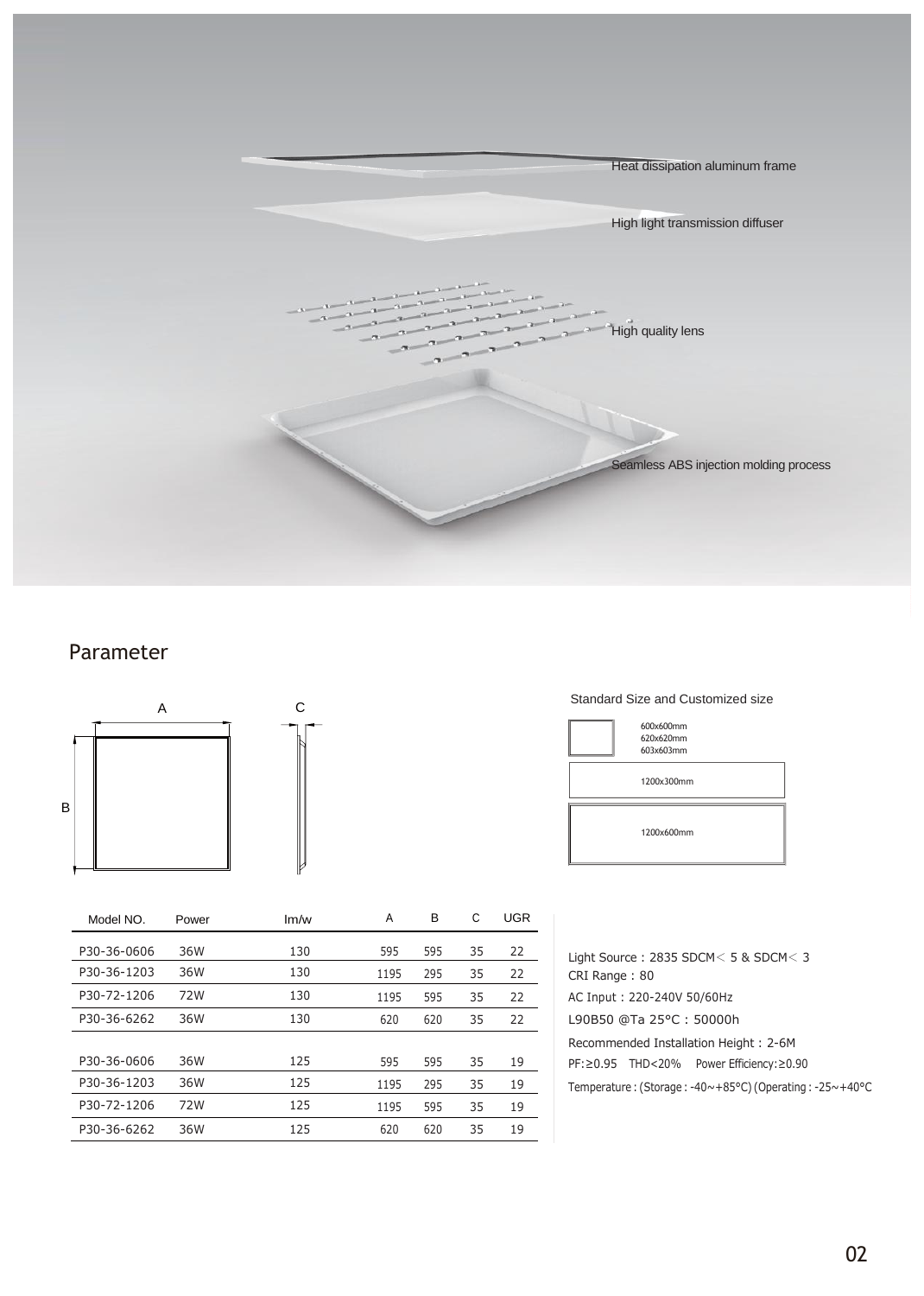## Structure

- Thickness 30mm
- No juction box, easy to install
- High quality aluminum frame



## Three driver can be



AGT Power switch Driver **Lifud Driver** Lifud Driver **Boke Dali Driver** 





# **Optics**

# UGR<22 and UGR<19 option PS & PC & PMMA & Flame retardant V2 material option





UGR<22 UGR<19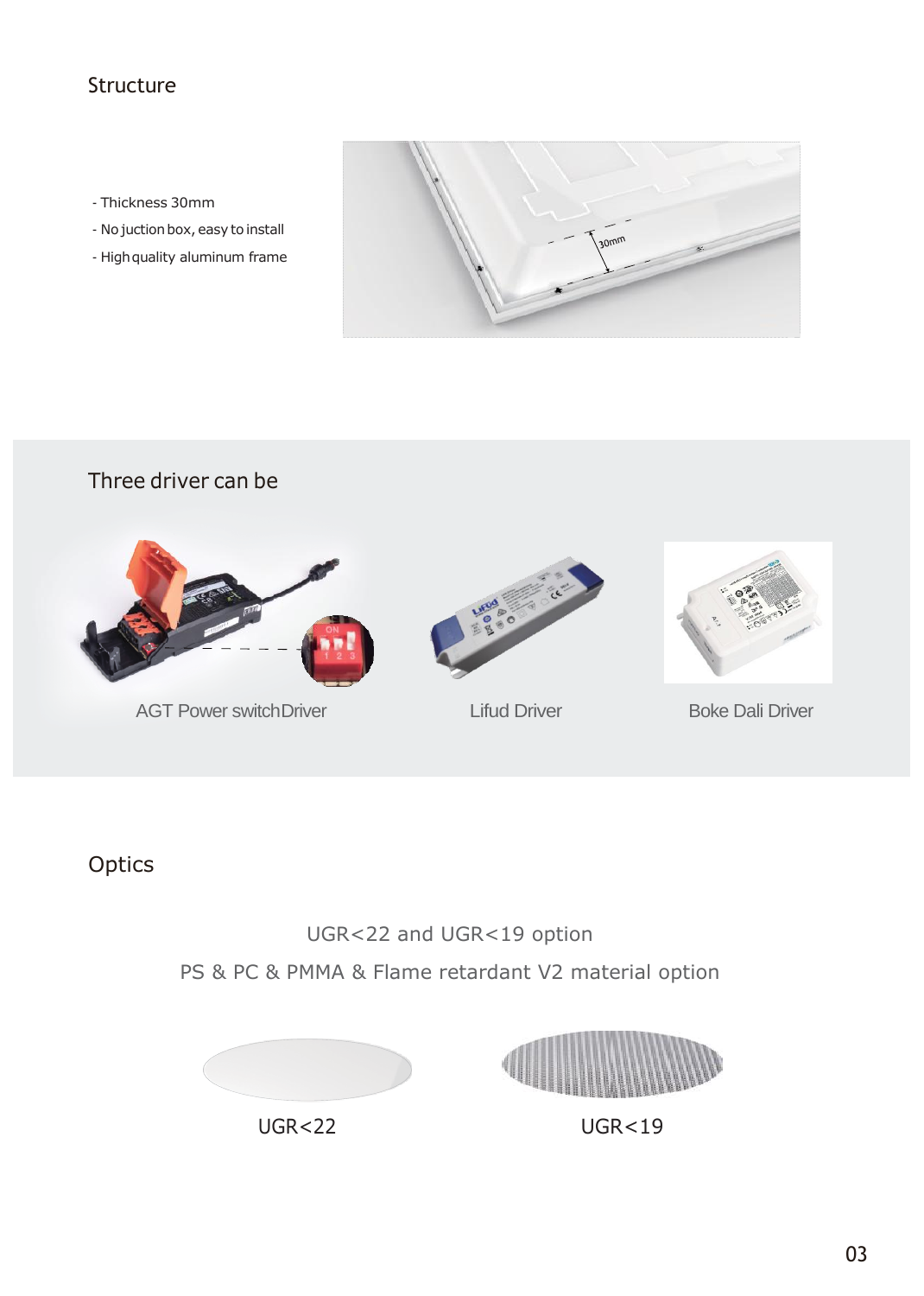## Function



# Application

EDUCATION Classrooms,Cafeteria,Chemical Lab ,



OFFICE Meeting rooms, Open-plan offices, Offices,





UVC steriliza and disinfection LED panel light Shopping mall,Supermarkets,Retail stores,



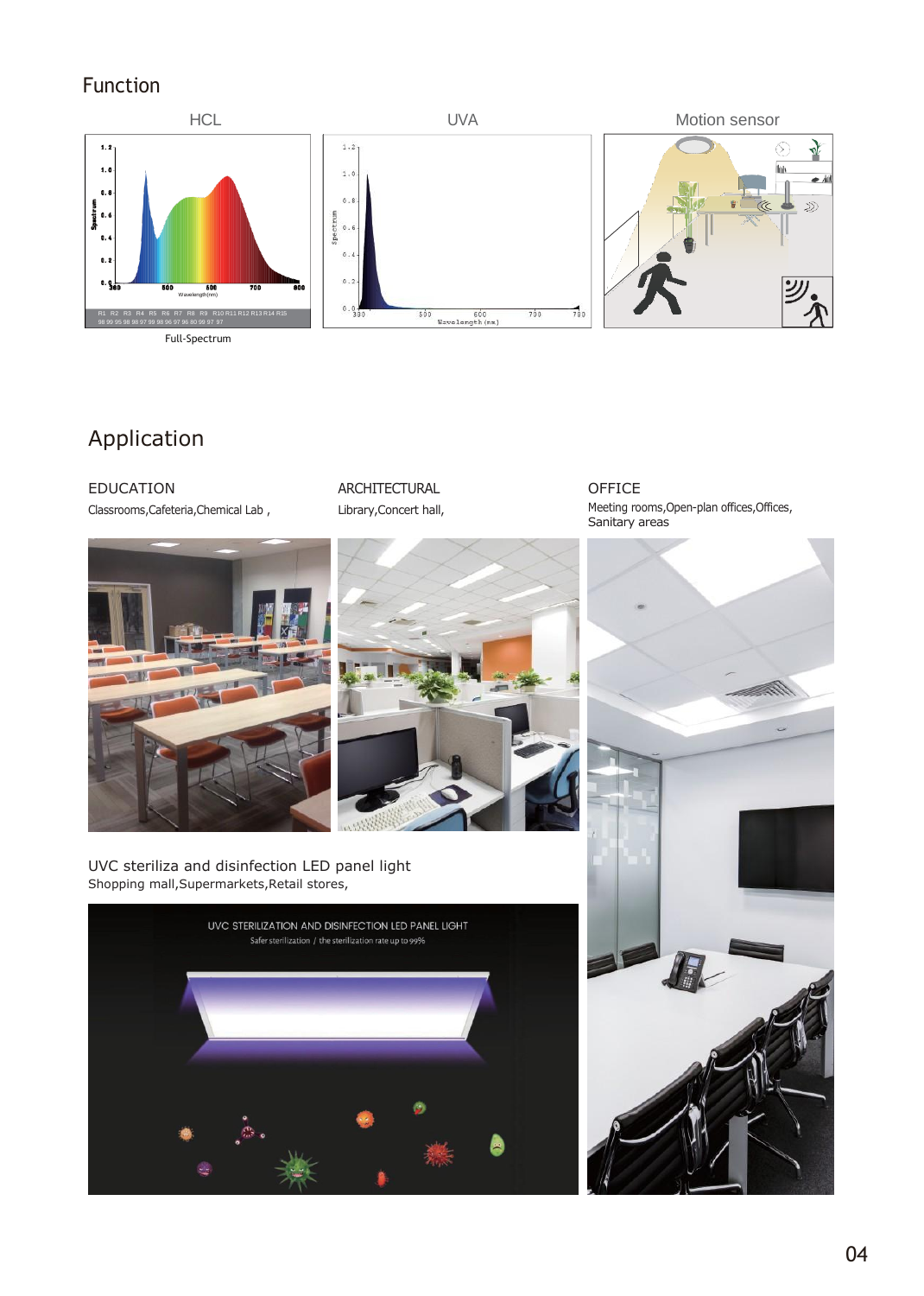## Standard Installation

#### Install Map









#### Built-in

- A:Pushthepanelintorightsize.
- B: Link the panel with steel cable.
- C: Install the fixture onto the ceiling and secure the fixture by steel cable.
- D: Adjust the position of the fixture and clean it.

#### Suspending

- A: Make a right position and screw hole
- B: Screw the steel cable onto the ceiling
- C:Hang the fixture under the steel cable and secure the fixture by steel cable.
- D:Adjust the position of the fixture and clean it.
- Ceiling Mounted
	- (PLS Note:Mounted box belongs to the optional accessories,<br>pls place other order if you need.)
	- A: Make a right position and screw hole
	- B: Put the mounted box on the wall.
	- C: Push the fixture into the mounted box and secure the Alu frame.
	- D: Adjust the position of the fixture and clean it.
- Pls note : Above installation" 1" belongs to our standard installation, if you want to choose our way of "2" and "3" installation then you need to select our optional accessories and pay.